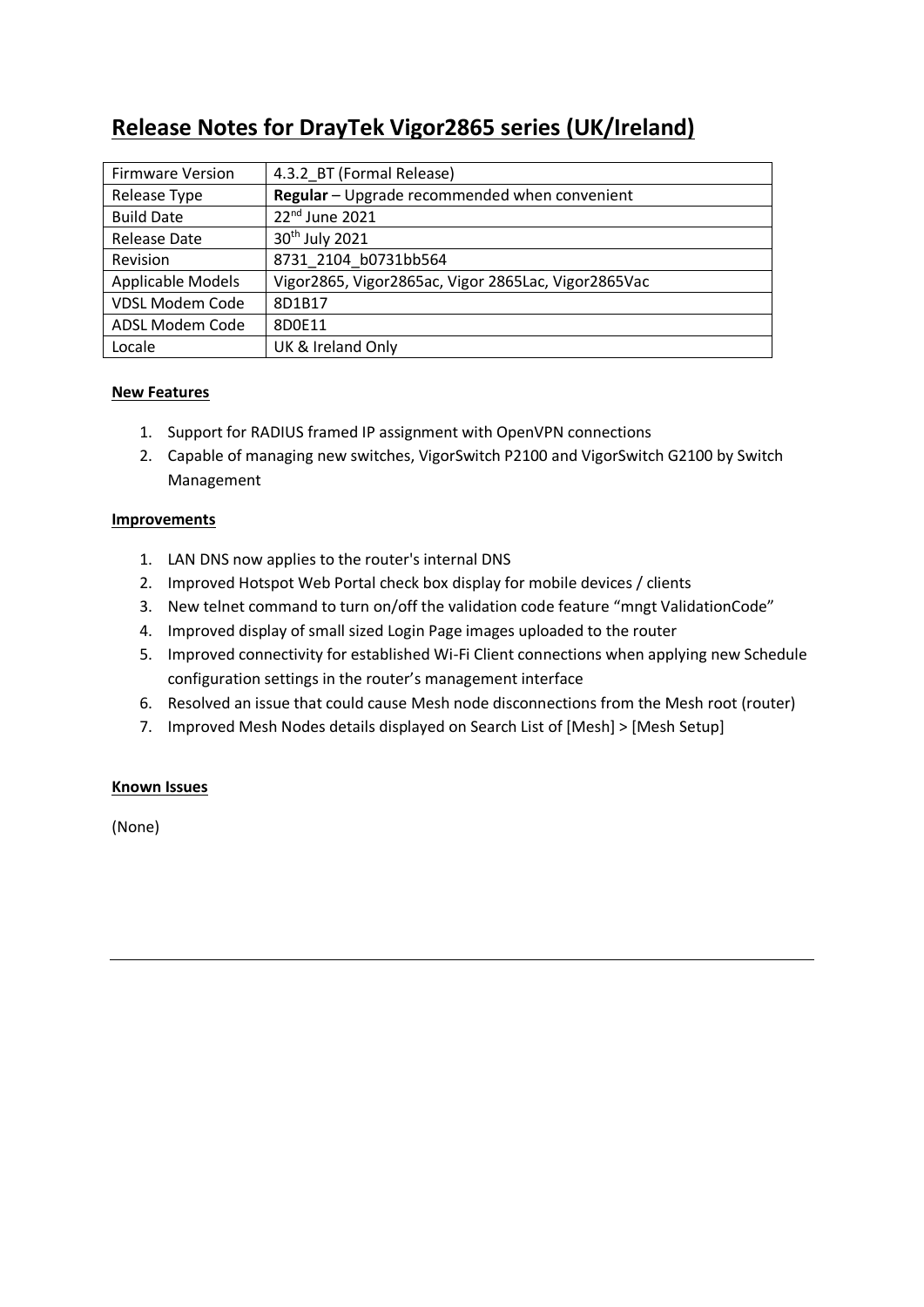### **Firmware File Types**

The ZIP file contains the firmware with two different file extensions, .ALL and .RST. The firmware is identical, but the RST file contains factory default settings. If you install the ALL file, your router will retain all existing settings. If you use the RST file, all settings will be wiped from your router.

#### **Modem Codes**

There are four firmware variants available for download.

| <b>Download Filename</b> | <b>Firmware Filename</b> | <b>Modem Code</b> |             |
|--------------------------|--------------------------|-------------------|-------------|
|                          |                          | <b>VDSL</b>       | <b>ADSL</b> |
| v2865_432_BT.zip         | v2865ac 432BT 8D1B17.all | 8D1B17            | 8D0E11      |
| v2865 432 MDM0.zip       | v2865ac 432 8B0F07.all   | 8B0F07            | 8B0701      |
| v2865 432 MDM1.zip       | v2865ac 432 8B1117.all   | 8B1117            | 8B0701      |
| v2865 432 MDM2.zip       | v2865ac 432 8D1917.all   | 8D1917            | 8D0C11      |
| v2865 432 MDM3.zip       | v2865ac 432 77C717.all   | 77C717            | 8D0C11      |

We recommend using firmware "v2865ac 432BT 8D1B17.all" unless you have specific line issues.

#### **Firmware File Types**

The ZIP file contains the firmware with two different file extensions, .ALL and .RST. The firmware is identical, but the RST file contains factory default settings. If you install the ALL file, your router will retain all existing settings. If you use the RST file, all settings will be wiped from your router.

#### **Upgrade Instructions**

It is recommended that you take a configuration backup prior to upgrading the firmware. This can be done from the router's system maintenance menu.

To upgrade firmware, select *'firmware upgrade'* from the router's system maintenance menu and select the correct file. Ensure that you select the ALL file unless you want to wipe out your router's settings back to factory default.



#### **Manual Upgrade**

If you cannot access the router's menu, you can put the router into 'TFTP' mode by holding the RESET whilst turning the unit on and then use the Firmware Utility. That will enable TFTP mode. TFTP mode is indicated by all LEDs flashing. This mode will also be automatically enabled by the router if there is a firmware/settings abnormality. Upgrading from the web interface is easier and recommended – this manual mode is only needed if the web interface is inaccessible.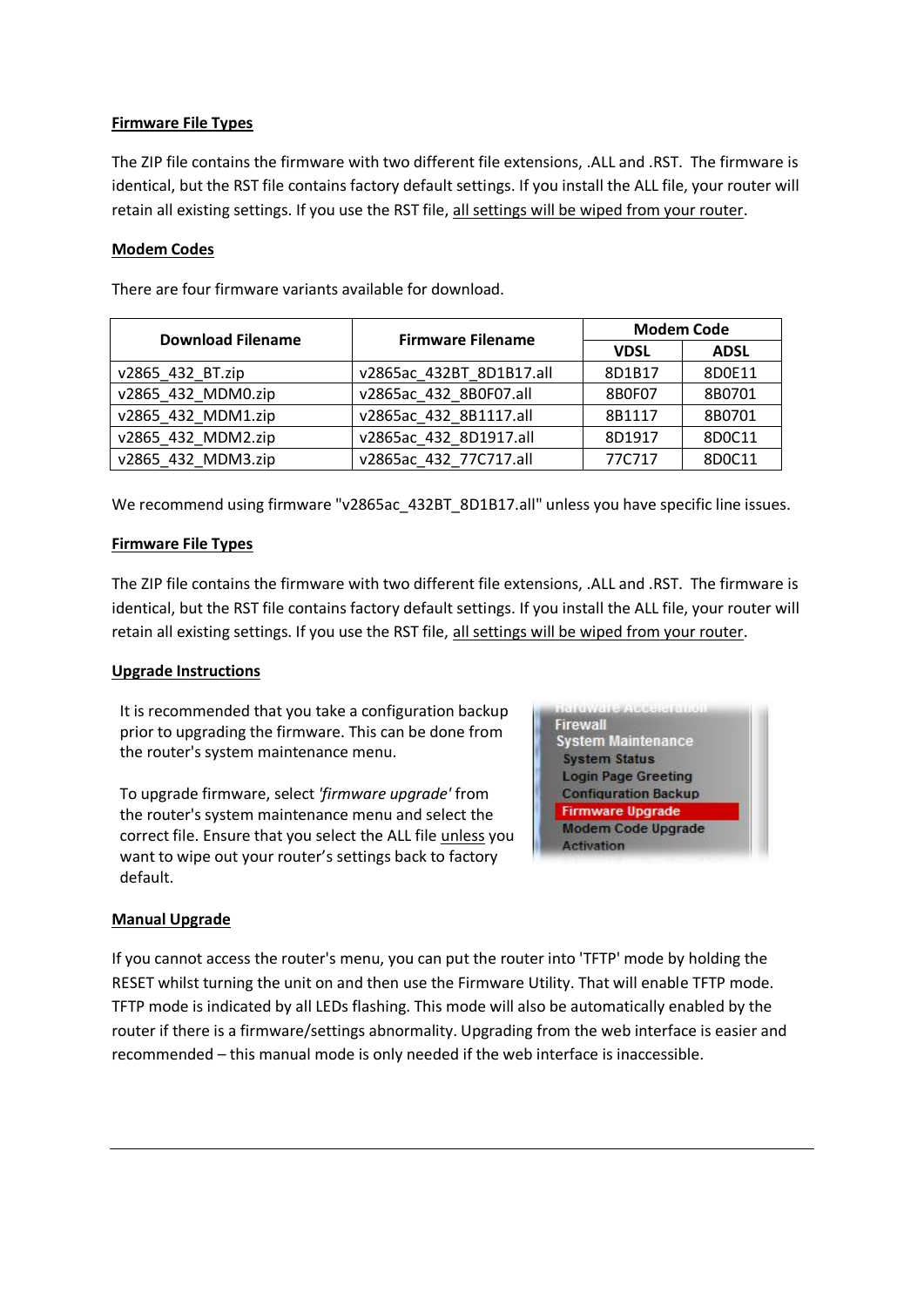| <b>Firmware Version</b> | 4.3.1.1 BT (Formal Release)                         |
|-------------------------|-----------------------------------------------------|
| Release Type            | Regular - Upgrade recommended when convenient       |
| <b>Build Date</b>       | 27 <sup>th</sup> May 2021                           |
| <b>Release Date</b>     | 11 <sup>th</sup> June 2021                          |
| Revision                | 8219 1797 5da3b79358                                |
| Applicable Models       | Vigor2865, Vigor2865ac, Vigor 2865Lac, Vigor2865Vac |
| <b>VDSL Modem Code</b>  | 8D1B17                                              |
| ADSL Modem Code         | 8D0E11                                              |
| Locale                  | UK & Ireland Only                                   |

(None)

# **Improvements**

1. Update WiFi security for CVE-2020-26139 to CVE-2020-26145, and for CVE-2020-24586 to CVE-2020-24588

#### **Known Issues**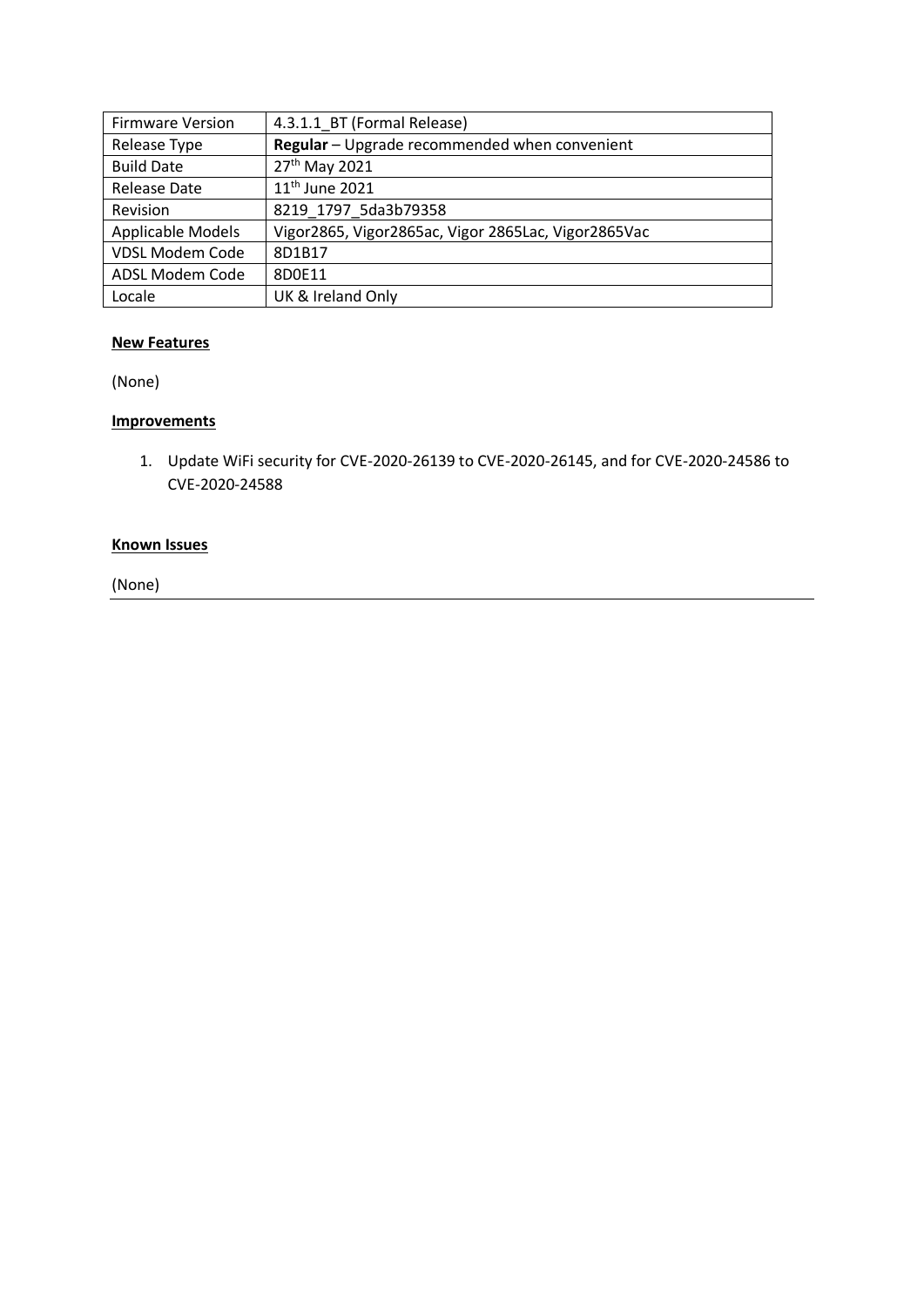| <b>Firmware Version</b> | 4.3.1_BT (Formal Release)                           |
|-------------------------|-----------------------------------------------------|
| Release Type            | Regular - Upgrade recommended when convenient       |
| <b>Build Date</b>       | 26 <sup>th</sup> April 2021                         |
| <b>Release Date</b>     | 04 <sup>th</sup> June 2021                          |
| Revision                | 7060 1790 7d830fb99                                 |
| Applicable Models       | Vigor2865, Vigor2865ac, Vigor 2865Lac, Vigor2865Vac |
| <b>VDSL Modem Code</b>  | 8D1B17                                              |
| ADSL Modem Code         | 8D0E11                                              |
| Locale                  | UK & Ireland Only                                   |

- 1. Added support for multi-language WUI
- 2. Support for Primary and Backup ACS URLs
- 3. Hardware acceleration with support for QoS and IPsec VPN
- 4. WPA3/OWE for wireless LAN 2.4G/5G clients
- 5. TOTP 2-factor authentication (Google Authenticator) is now available for authenticating web interface administrator access from the Internet

#### **Improvements**

- 1. Remote Dial-In User profile improvements, with "Multiple Concurrent Connections Allowed" tickbox options (to disallow more than one tunnel per user) and Scheduling of access
- 2. The [Dashboard] now displays Certificate Status information to track certificate expiry
- 3. [VPN Graph] added to [Diagnostics] menu, for quick access to VPN logs and uptime graphs
- 4. Full wildcards can be used with DNS Forwarding settings
- 5. LAN DNS / DNS Forwarding configuration profile improvements
- 6. LAN DNS did not work properly with previous firmware
- 7. API String updated for "VibeActiveMedia.com" on SMS profile list
- 8. A warning message will appear for reused IP object / IP Group profile that has already been used by other applications
- 9. Added support for two ISP accounts (PPPoE/PPPoA) with the same WAN interface
- 10. 'Access List from the Internet' on [System Maintenance] > [Management] page now supports Hostnames, to allow specified hostnames to access WUI
- 11. Restoring a VPN backup file did not work
- 12. Improved the keyword group configuration via telnet
- 13. The DHCP IP pool count allowed only 3 addresses for "/29" IP Routed Subnet
- 14. Interfaces selected in a Filter Rule Direction (Advanced) remained unselected after saving
- 15. Incorrect time zone for Mail Alerts and Notifications when Daylight Saving was enabled
- 16. "Vigor Router SMS Gateway" can be used as a service provider for [Object Settings] > [SMS / Mail Service Object]
- 17. The router can now connect to a backup VigorACS URL if the primary is unavailable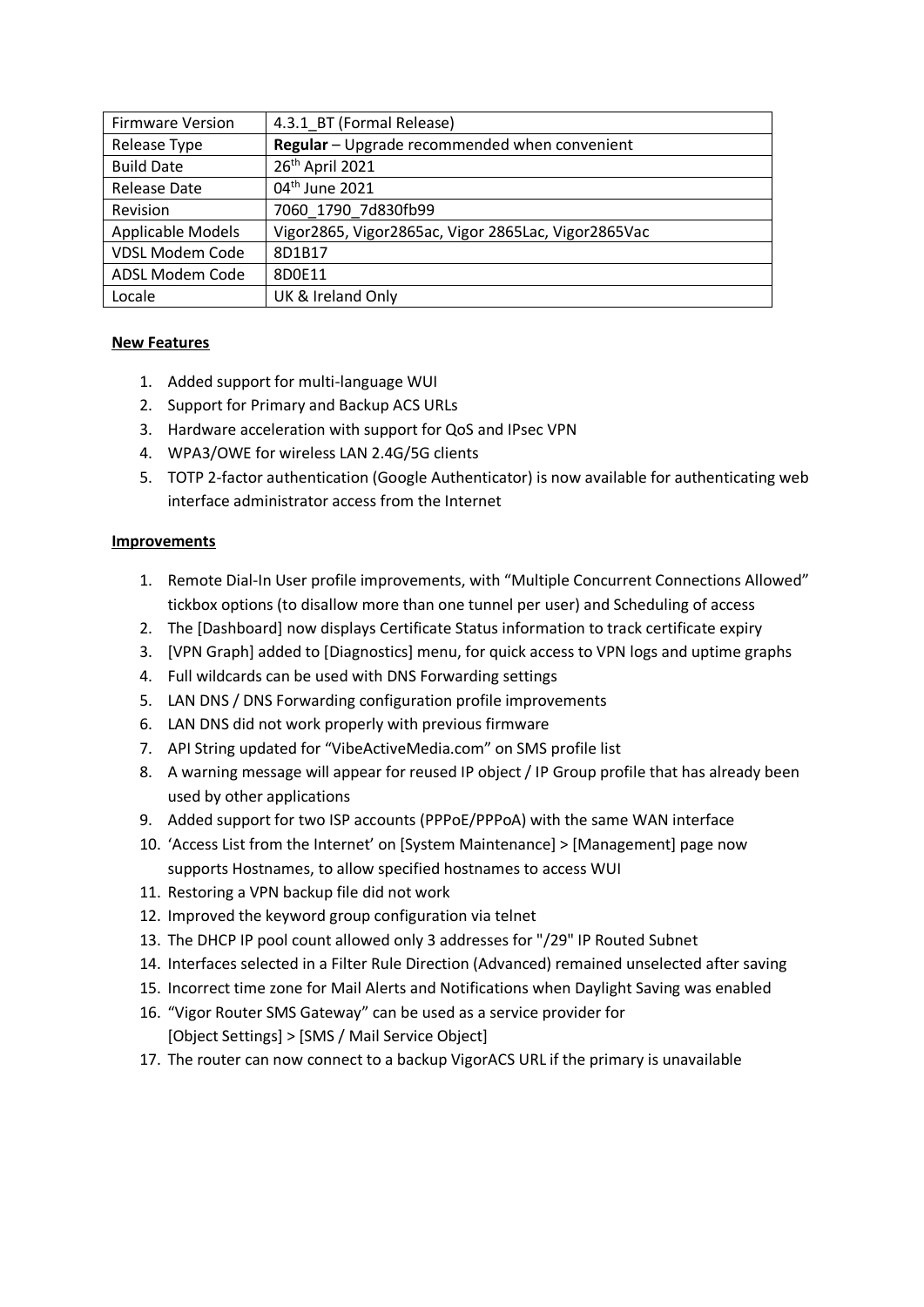| <b>Firmware Version</b>  | 4.2.4 BT (Formal Release)                           |
|--------------------------|-----------------------------------------------------|
| Release Type             | Regular - Upgrade recommended when convenient       |
| <b>Build Date</b>        | 18 <sup>th</sup> March 2021                         |
| <b>Release Date</b>      | 28 <sup>th</sup> April 2021                         |
| Revision                 | 5490 818 2f9cb3c1b V421                             |
| <b>Applicable Models</b> | Vigor2865, Vigor2865ac, Vigor 2865Lac, Vigor2865Vac |
| <b>VDSL Modem Code</b>   | 8D1B17                                              |
| ADSL Modem Code          | 8D0E11                                              |
| Locale                   | UK & Ireland Only                                   |

(None)

#### **Improvements**

- 1. The preferred LTE band list would not display properly when SIM card wasn't ready
- 2. WLAN profile in [Central Management] > [AP] display error page for SSID has been fixed

#### **Known Issues**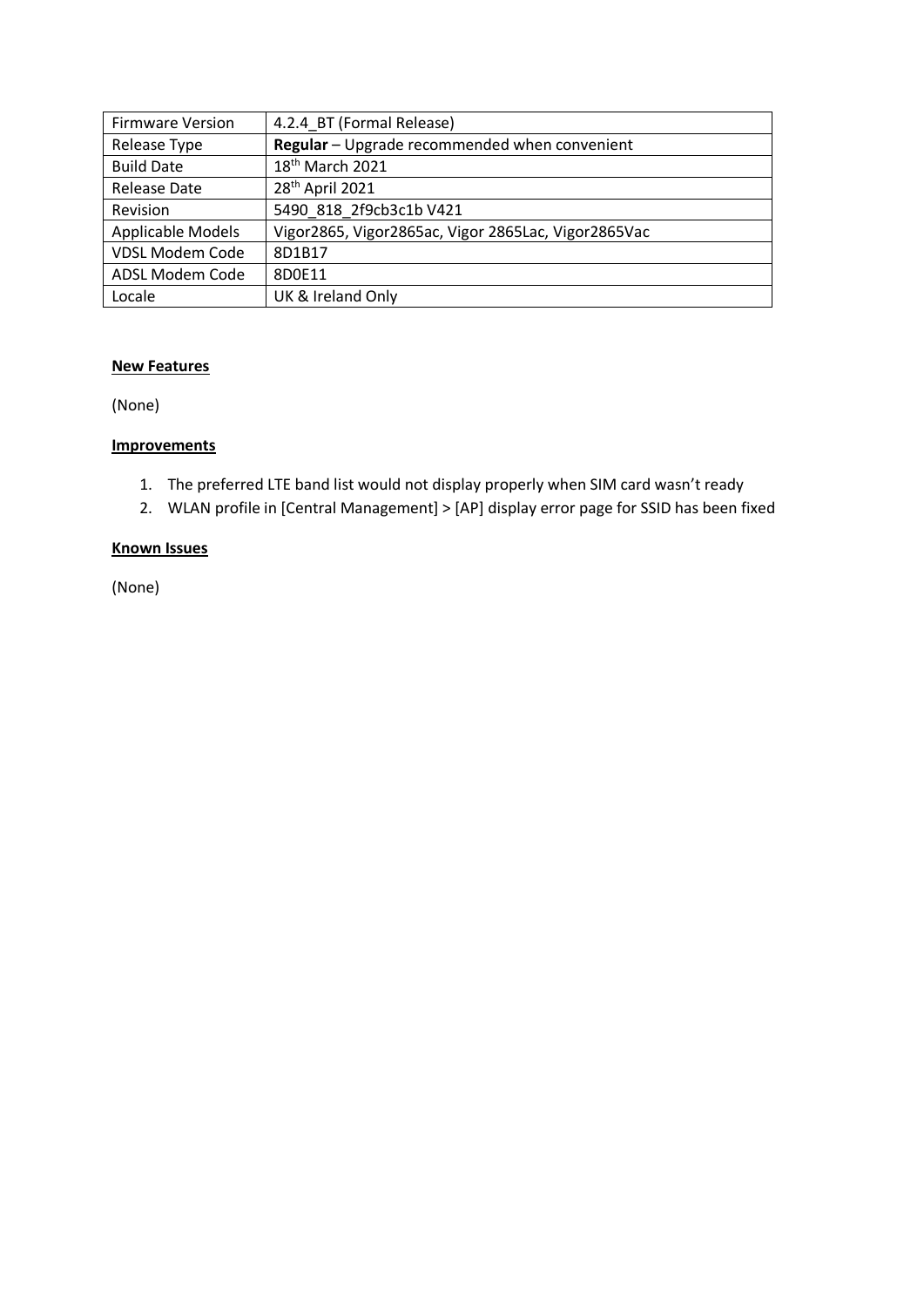| <b>Firmware Version</b> | 4.2.3 BT (Formal Release)                           |
|-------------------------|-----------------------------------------------------|
| Release Type            | Regular - Upgrade recommended when convenient       |
| <b>Build Date</b>       | 1st February 2021                                   |
| Release Date            | 23rd March 2021                                     |
| Revision                | 4215 701 e47734670 V421                             |
| Applicable Models       | Vigor2865, Vigor2865ac, Vigor 2865Lac, Vigor2865Vac |
| <b>VDSL Modem Code</b>  | 8D1B17                                              |
| ADSL Modem Code         | 8D0E11                                              |
| Locale                  | UK & Ireland Only                                   |

(None)

#### **Improvements**

1. Updated MyVigor authentication method used for Web Content Filter license validation

# **Known Issues**